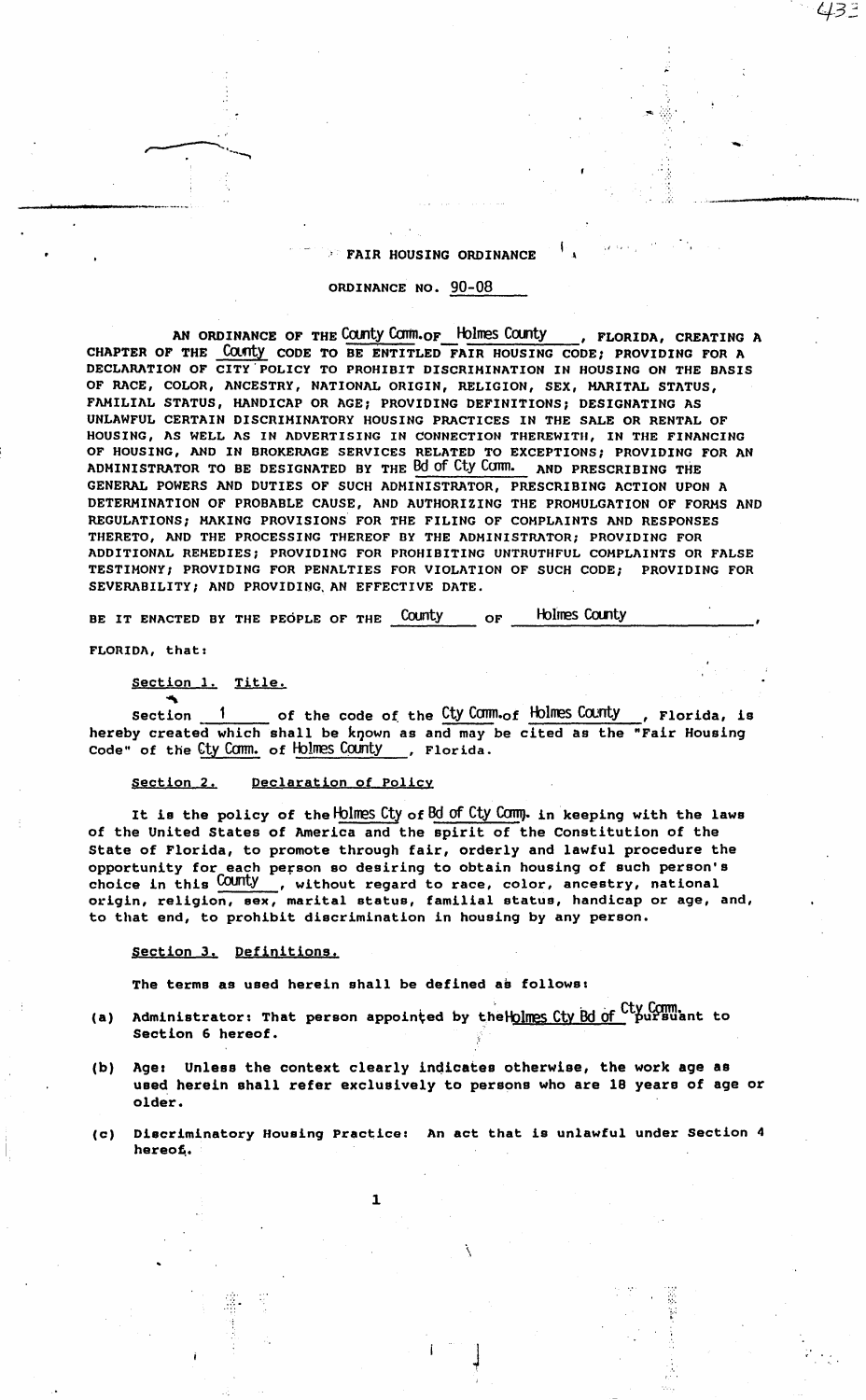- (d) Family: One or more persons living together as a single housekeeping unit in a dwelling.
- (e) Housing or Housing Accommodation: Any building, structure, or portion thereof, mobile home or trailer, or other facility which is occupied as, or designed or intended for occupancy as, a residence by one or more families, and any vacant land which is offered for sale or lease for the construction or location thereon of any such building, structure, or portion thereof, mobile home or trailer or other facility.
- (f) Lending Institution:· Any bank, insurance company, savings and loan association or any other person or organization regularly engaged in the business of lending money, guaranteeing loans, or sources of credit information, including, but not limited to credit bureaus.
- (g) Owner: Any person, including, but not limited to a lessee, sublease, assignee, manager, or agent, and also including the  $\overline{\text{Country}}$  of ignee, manager, or agent, and also including the **COUTILY** of<br>Holmes <u>shake</u> and its departments or other sub-units, having the right of ownership or possession or the authority to sell or lease any housing accommodation.
- (h) Person: One or more individuals, corporations, partnerships, associations, labor organizations, legal representatives, mortgage companies, joint stock companies, trusts, unincorporated organizations, or public corporations, including, but not limited to the County of Holmes or any department or sub-unit thereof.
- (i) Real Estate Agent: Any real estate broker, any real estate salesman, or any other person, employee, agent, or otherwise, engaged in the management or operation of any real property,
- (j) Real Estate Broker or Salesman: A person, whether licensed or not, who, for or with the expectation of receiving a consideration, lists, sells, purchases, exchanges, rents, or leases real property, or who negotiates or attempts to negotiate any of these activities, or who holds himself or herself out as engaged in these activities, or who negotiates or attempts to negotiate a loan secured or to be secured by mortgage or other encumbrance upon real property, or who is engaged in the business of listing real property in a publication; or a person employed by or acting on behalf of any of these.
- (k) Real Estate Transaction: Includes the sale, purchase, exchange, rental or leases of real property, and any contract pertaining thereto.
- (1) Rent: Includes leases, sublease, assignment and/or rental, including any contract to do any of the foregoing, or otherwise granting for a consideration the right to occupy premises that are not owned by the occupant.
- (m) Respondent: Any person against whom a complaint if filed pursuant to this ordinance.

 $\overline{2}$ 

...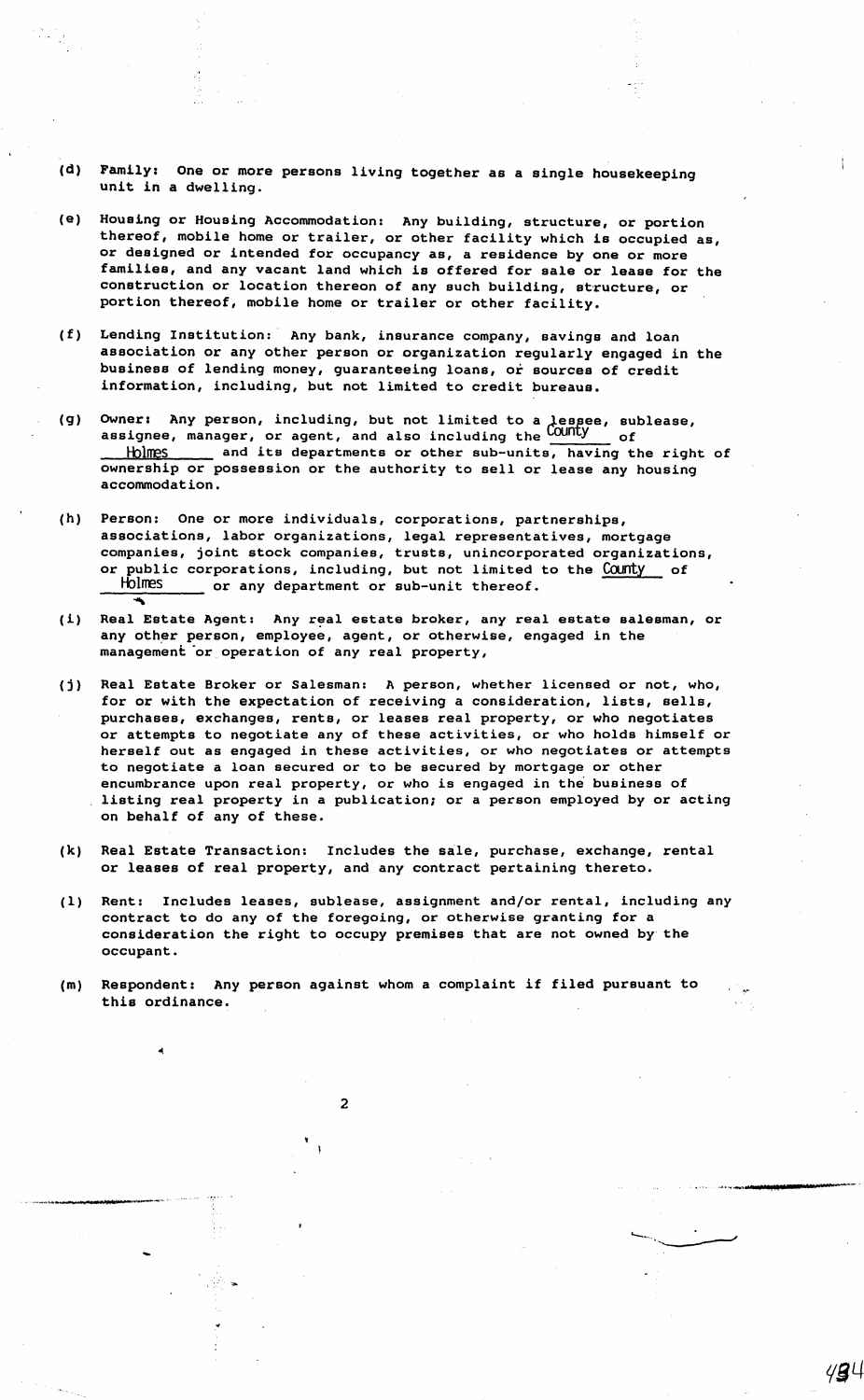, (n) Sale: Includes·any contract to sell, exchange, or to convey, transfer or assign legal or equitable title to, or a beneficial interest in, real. property.

435

## Section 4. Unlawful Housing Practices.

(l) Unlawful housing practices: Sale or rental and advertising in~ connection therewith,

Except as provided in Section 5 hereof, it shall be unlawful and a discriminatory housing practice for an owner, or any other person engaging in a real **estate** transaction, or for a real estate broker, as defined in this ordinance, because of race, color, ancestry, national origin, religion, sex, marital status, familial status, handicap or age:

- (a) To refuse to engage in a real estate transaction with a person or to otherwise make unavailable or deny housing to any person.
- (b) To discriminate against a person in the terms, conditions or privileges of a real estate transaction or in the furnishing of facilities or services in connection therewith.
- (c)·' To refuse to receive or to fail to transmit a bona fide offer to engage in a real estate transaction from a person.
- (d) To refuse to negotiate for a real estate transaction with a person.
- (e) To-represent to a person that housing is not available for inspection, **sale,** rental or lease when, in fact, it is so available, or to fail to bring a property listing to such person's attention, or to refuse to permit him or her to inspect the housing.
- (f) To steer any person away from or to any housing.
- (g) To make, print, publish, circulate, post or mail, or cause to be made, printed, published or circulated, any notice, statement, advertisement or sign, or to use a form of application or photograph for a real estate transaction.or, except in connection with a written affirmative action plan, to make a record or oral or written inquiry in connection with a prospective real estate transaction, which indicates directly or indirectly an intent to make a limitation, specification, or discrimination with respect thereto.
- (h) To offer, solicit, accept, use or retain a listing of housing with the understanding that a person may be discriminated against in a real estate transaction or in the furnishing of facilities or services in connection therewith,
- (i) To induce or attempt to induce any person to transfer an interest in any housing by representations regarding the existing or potential proximity of housing owned, used or occupied by any person protected by the terms of **this** ordinance.
- (j) To make any misrepresentations concerning the listing for **sale** or rental, or the anticipated listing for sale or rental, or the **sale** or rental of

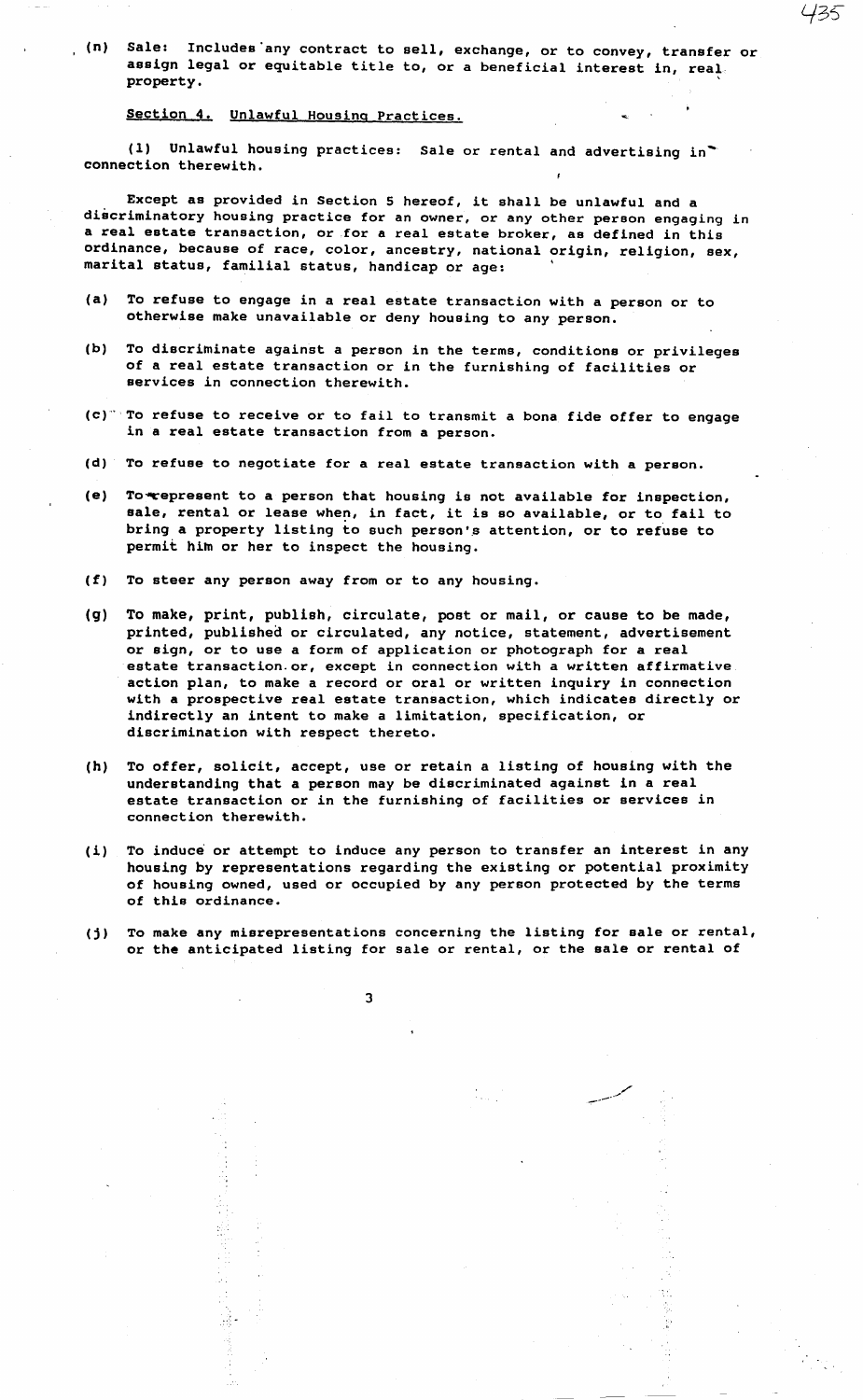any housing in any area in the  $\frac{\text{Country}}{\text{of}}$  of  $\frac{\text{Holmes}}{\text{of}}$  for the purpose of inducing or attempting to induce any such listing or any of the above transactions.

- (k) To retaliate or discriminate in any manner against any person because of his or her opposing a practice declared unlawful by this ordinance, or because he or she has filed a complaint, testified, assisted or participated in any manner in any investigation, proceeding or conference under this ordinance.
- (l) To aid, abet, incite, compel or coerce any person to engage in any of the practices prohibited by the provisions of this ordinance, or to obstruct or prevent any person from complying with the provisions of this ordinance, or any conciliation agreement entered into thereunder.
- (m) **By canvassing** to compel any unlawful practices prohibited by the **provisions** of this ordinance.
- (n) Otherwise to deny to, or withhold, any housing accommodations from a person.
- (o) To promote, induce, influence or attempt to promote, induce or influence by the use of postal cards, letters, circulars, telephone, visitation or any other means, directly or indirectly, a property owner, occupant, or tenant to list for sale, sell, remove from, **lease, assign,** transfer, or otherwise dispose of any housing by referring as a part of a process or pattern of indicating neighborhood unrest, community tension, or fear of racial, color, religious, nationality or ethnic change in any street, block, neighborhood or any other area, to the race, color, religion, neighbors, tenants or other prospective buyers of·any housing.
- (p) To place a sign or display any other devise either purporting to offer for **sale,** lease, assignment, transfer or other disposition or tending to lead to the belief that a bona fide offer is being made to sell, lease, assign, transfer or otherwise dispose of any housing that is not in fact available or offered for sale, lease, assignment, transfer or other d'isposition •.

(2) Unlawful housing practices: Financing

~

It shall be unlawful and a discriminatory housing practice for any lending institution, to deny a loan or other financial assistance to a person applying therefore for the purpose of purchasing, constructing, improving, repairing or maintaining housing, or to discriminate against such person in the fixing of the amount, interest rate, duration, or other terms or conditions of such loan or other financial assistance, because of the race, color, ancestry, national origin, religion, sex, marital status, familial status, handicap or age of such person or of any person associated with such person in connection with such loan or other assistance, or of the present or prospective owners, lessees, tenants or occupants of the housing in relation to which such loan or other financial assistance is to be made or given; provided, that nothing contained in this subsection shall impair the scope or effectiveness of the exceptions contained in Section S of this ordinance.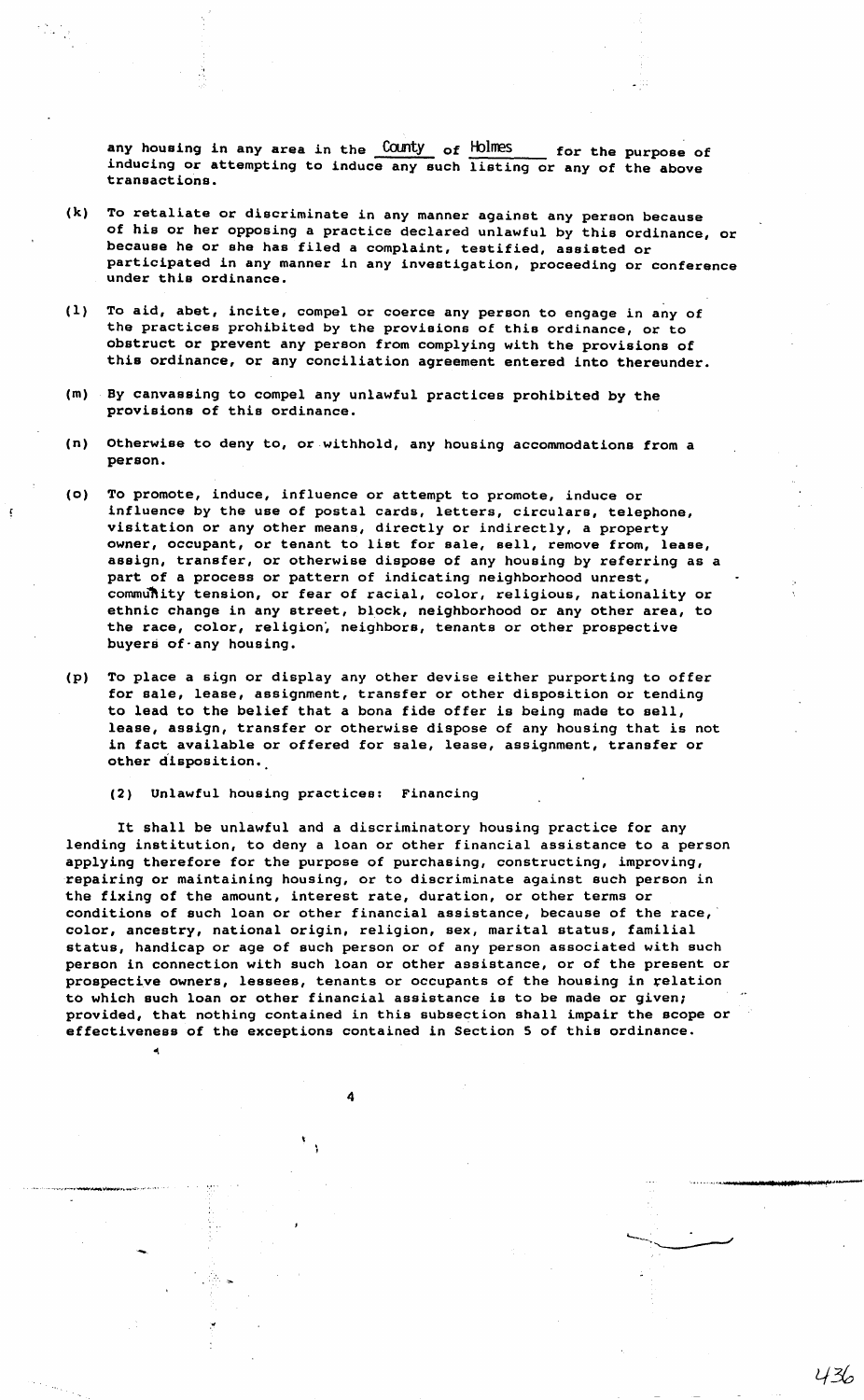### (3) Unlawful housing practices: Brokerage Services

It shall be unlawful and a discriminatory housing practice to deny any person **access** to or membership or participation in any multiple listing service, real estate brokers organization or other service, organization, or facility related to the business of selling, or renting housing, or to discriminate against such person in the terms or conditions of such access. membership or· participation because of race, color, ancestry, national origin, religion, **sex,** marital statue, familial statue or age.

437

## Section 5. Exemptions and Exceptions.

(1) Nothing contained in Section 4 hereof shall prohibit a religious organization, association, or society, or any nonprofit charitable or educational institution or organization operated, supervised or controlled by or in conjunction with a religious organization, association, or society, from limiting or from advertising the sale, rental or occupancy of housing which it owns or operates for other than a commercial purpose to persons of the same religion, or from giving preference to such persons. Nor shall anything in this ordinance prohibit a private club not in fact open to the public, which as an incident to its primary purpose or purposes, provides lodgings which it owns or operates for other than a commercial purpose, from limiting the rental or occupancy of such lodgings to its members or from giving preference to its members.

(2) Nothing in Section 4 hereof, other than subsection (g) of subsection (1) thereof, shall apply to:

- (a) Any single-family house sold or rented by an owner: provided, that such private individual owner does not own more than three such single family houses at any one time; provided, further, that in the case of the sale of any such single family house by a private individual owner not residing in such house at the time of such sale or who was not the most recent resident of such house prior to such sale, the exemption granted by this subsection shall apply only with respect to one such **sale** within any twenty-four month period; provided, further, that does not own any interest in, nor is there owned or reserved on such owner's behalf, under any express or voluntary agreement, title to or any rights to all or a'portion of the proceeds from the sale or rental of, more than three such single-family houses at any one time; provided, further, that the owner sells or rents such housing (1) without the use in any manner of the sales or rental facilities or the sales or rental services of any real estate broker, agent, or salesperson, or of such facilities or services of any person in the business of selling or renting housing, or of any employee or agency of any such broker, agent, salesperson, or person and (2) without the publication, posting, or mailing, after notice, of any advertisement or written notice in violation of subsection (g) of subsection (1) of Section **4** hereof, but nothing in this provision shall prohibit the use of attorneys, escrow agents, abstracters, title companies, and other such professional assistance as necessary to perfect or transfer the title; or
- (b) Rooms or units in housing containing living quarters occupied or intended to be occupied by no more than four families living independently of each co be occupied by no more end about an and occupies one of such living other, if the owner actually maintains and occupies one of such living

5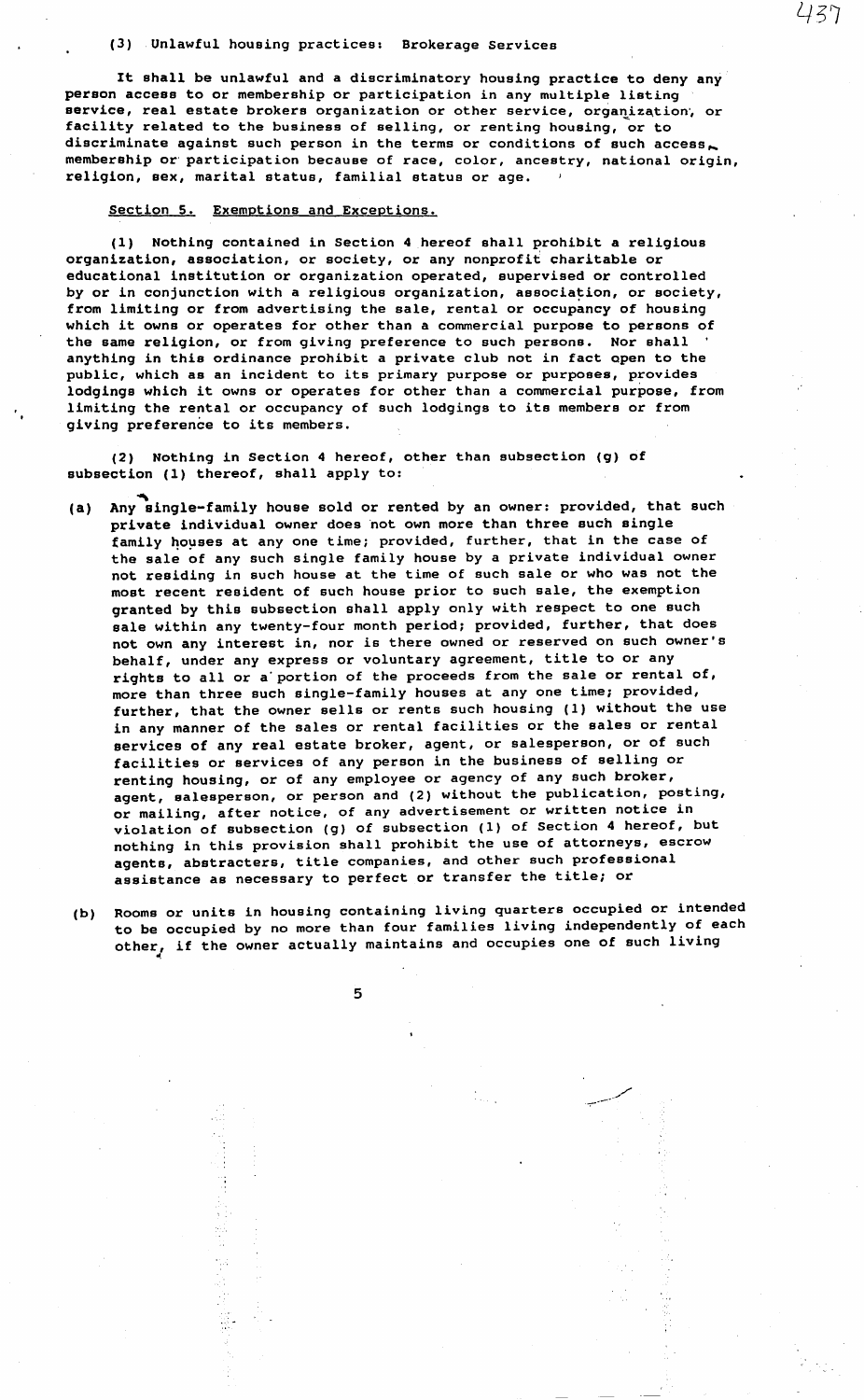quarters as such owner's residence, provided that the owner sells or rents such rooms or units (l) without the use in any manner of the sales or rental services of any real estate broker, agent or salesperson, or of such facilities or services of any person in the business of selling or renting housing, or of any employee or agency of any such broker, agent salesperson, or person and (2) without the publication, posting or mailing, after notice in violation of subsection (g) of subsection (1) of Section 4 hereof, but nothing in this provision shall prohibit the use of attorneys, escrow agents, abstracters, title companies, and other such professional assistance as necessary to perfect or transfer the title,

(J) For the purpose of this subsection (2) a person shall be deemed to be in the business of selling or renting housing if:

- (a) He has, within the preceding twelve months, participated as principal, other than in the sale of his own personal residence, in providing sales or rental facilities or sales or rental services in three or more transactions involving the sale or rental of any housing or any interest therein; or
- (b) He has, within the preceding twelve months, participated as agent, other than in the sale of his own personal residence, in providing sales or rental facilities or sales or rental services in two or more transactions involving the sale or rental of any housing or any interest therein; or
- (c) He is the owner of any housing designed or intended for occupancy by, or occupied by, five or more families.
- a<br>(3) Nothing in Section 4 hereof shall be construed to:
- (a) Bar any ,person from restricting sales, rentals, leases or occupancy, or from giving preference, to persons of a given age for bona fide housing intended solely for the elderly or bona fide housing intended solely for minors.
- (b) Make it an unlawful act to require that a person have legal capacity to enter into a contract or lease.
- (c) Bar any person from advertising or from refusing to sell or rent any housing which is planned exclusively for, and occupied exclusively by, individuals of one sex, to any individual of the opposite sex.
- (d) Bar any person from selling, renting or advertising any housing which is planned exclusively for, and occupied exclusively by, unmarried individuals to unmarried individuals only.
- (e) Bar any person from advertising or from refusing to sell or rent any housing which is planned exclusively for married couples without children or from segregating families with children to special units of housing.
- (f) Bar any person from refusing a loan or other financial **assistance** to any person whose life expectancy, according to generally accepted mortality tables, is less than the term for which the loan is requested.

6

...

\_\_ , ..... \_\_\_ .\_\_.,.\_~ ....

--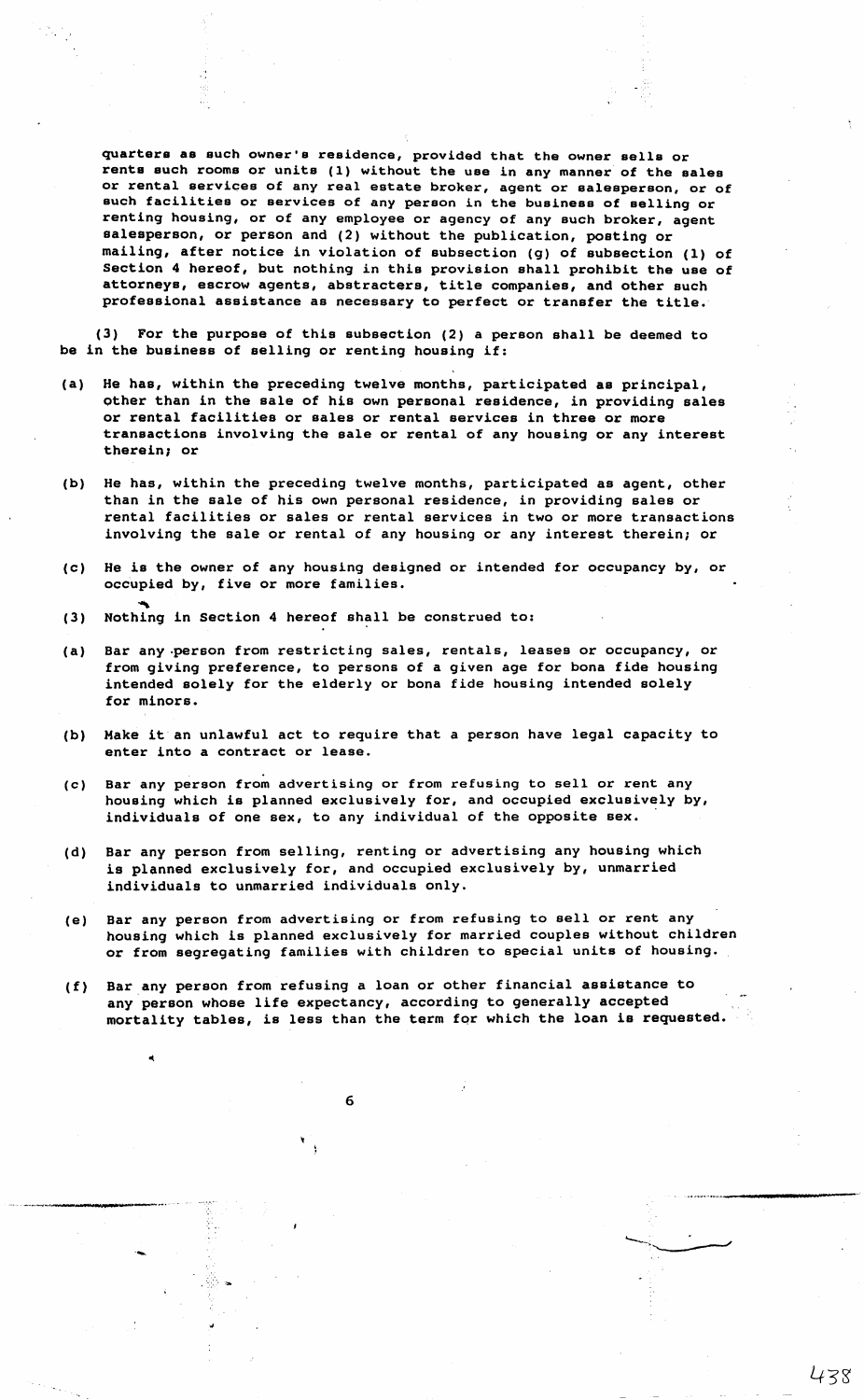Section 6. Administrator Authority and Responsibilities.

(1) Holmes Cty Bd of Cty Comm.<br>to Appoint.

The authority and responsibility for administering this ordinance

739

shall be vested in the  $Bd$  Chairman Manager who shall appoint an administrator.

(2) General Powers and Duties,

The administrator shall:

- **(a)** Receive written complaints as hereinafter provided in Section 7 relative to alleged unlawful acts under this ordinance when, a complaint seeks the administrator's good offices to conciliate.
- (b) Upon receiving written complaint, make such investigations as the administrator deems appropriate to ascertain facts and **issues.**
- (c) Utilize methods of persuasion, conciliation, and meditation or information adjustment of grievances.
- ( d) **"Establish,** administer or review programs at the request of the 1-CBCC and make reports on such programs to the Board
- (e) Bring to the attention of the Bd Chairman items that may require the County Council's notice or action to resolve.
- $(f)$  Render to the Holmes Cty Bd annual written reports of his activities under the provisions of this ordinance along with such comments and recommendations as he may choose to make.
- (g) Cooperate with and render technical assistance to federal, state, local and other public and private agencies, organizations and institutions which are formulating or carrying on programs to prevent or eliminate the unlawful discriminatory practices covered by the provisions of this ordinance,
	- (3) Determination of Probable Cause.

If after fully processing the complaint in the manner hereafter provided, the administrator determines that there is probable cause to believe that there has been a violation of the provisions of this ordinance, he shall refer the matter, along with the facts he has gathered in his investigations, to the proper county, state or federal authorities for appropriate legal action.

(4) Promulgation of Forms and Regulations.

The administrator shall promulgate, publish and distribute the necessary **forms, rules and** regulations to implement the provisions of this ordinance.

section 7. complaints.

(1) A person who claims that another person has committed a discriminatory housing practice against him may report that offense to the

Y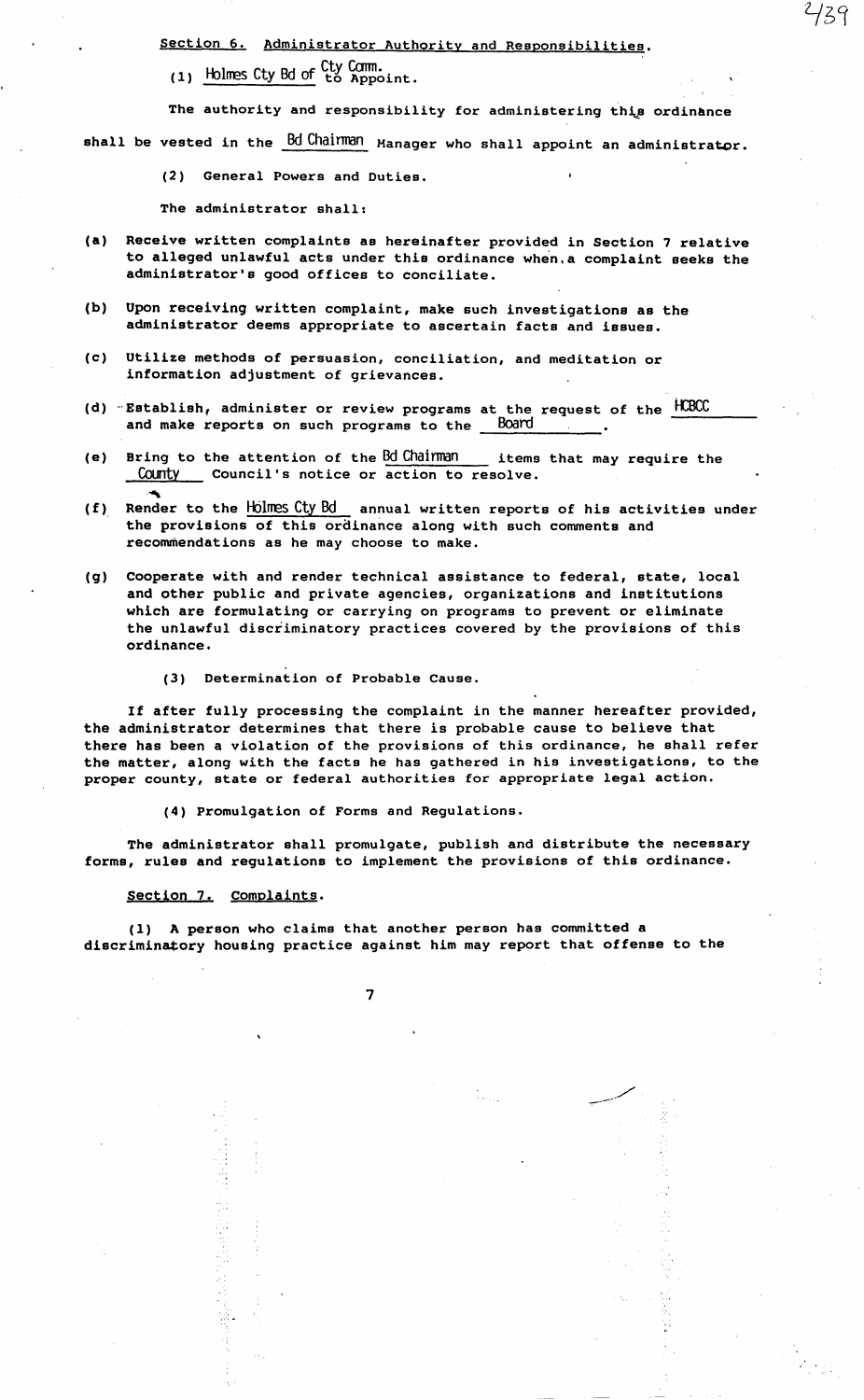administrator by filing an informal complaint within forty-five (45) days after the date of the alleged discriminatory housing practice and not later.

(2) The administrator shall treat a complaint referred by the Secretary of Housing and Urban Development or the Attorney General of the United states under the Fair Housing Act of 1968, Public Law 90-284, as an informal complaint filed under subsection (1).

(3) An informal complaint must be in writing, verified or affirmed, on a form to be supplied by the administrator and shall contain the following:

- (a) Identity and address of the respondent.
- (b) Date of offense and date of filing the informal complaint.
- (c) General statement of facts of the offense including the **basis** of the discrimination (race, color, ancestry, national origin, religion, sex, marital status, familial status, handicap or age).

(d) Name and signature of the complainant.

(4) Each complaint shall be held in confidence by the administrator unless and until the complainant and the respondent(s) consent in writing that it shall be made public.

(5) Within fifteen (15) days after the filing of the informal complaint, the administrator shall transmit a copy of the same to each respondent named therein by"certified mail, return receipt requested. Thereupon, the respondent(s) may file a written, verified informal answer to the informal complaint within twenty (20) days of the date of the receipt of the informal. complaint.

(6) An informal complaint or answer may be amended at any time, and the administrator shall furnish a copy of each amended informal complaint or answer to the respondent(s) complaint, respectively, as promptly as practicable.

(7) The administrator shall assist complaints or respondents when necessary in the preparation and filing of informal complaints or answers or any amendments thereto.

(8) The administrator shall advise complaintants of their rights and options provided in Section 760.34, Florida statutes.

### Section 8. Processing Complaints.

 $\mathcal{L}$ 

·-

(1) Within thirty (30) days after the filing of an informal complaint, the administrator shall make such investigation as he deems appropriate to ascertain facts and issues. If the administrator shall deem that there are reasonable grounds to believe that a violation has occurred and can be resolved by conciliation, he shall attempt to conciliate the matter by methods of initial conference and persuasion with all interested parties such representatives as the parties may choose to assist them. Conciliation conferences shall be informal and nothing said or done in the course of the informal conference with the individuals to resolve the dispute may be public or used as *evidence in a subsequent proceeding by either party without the* 

440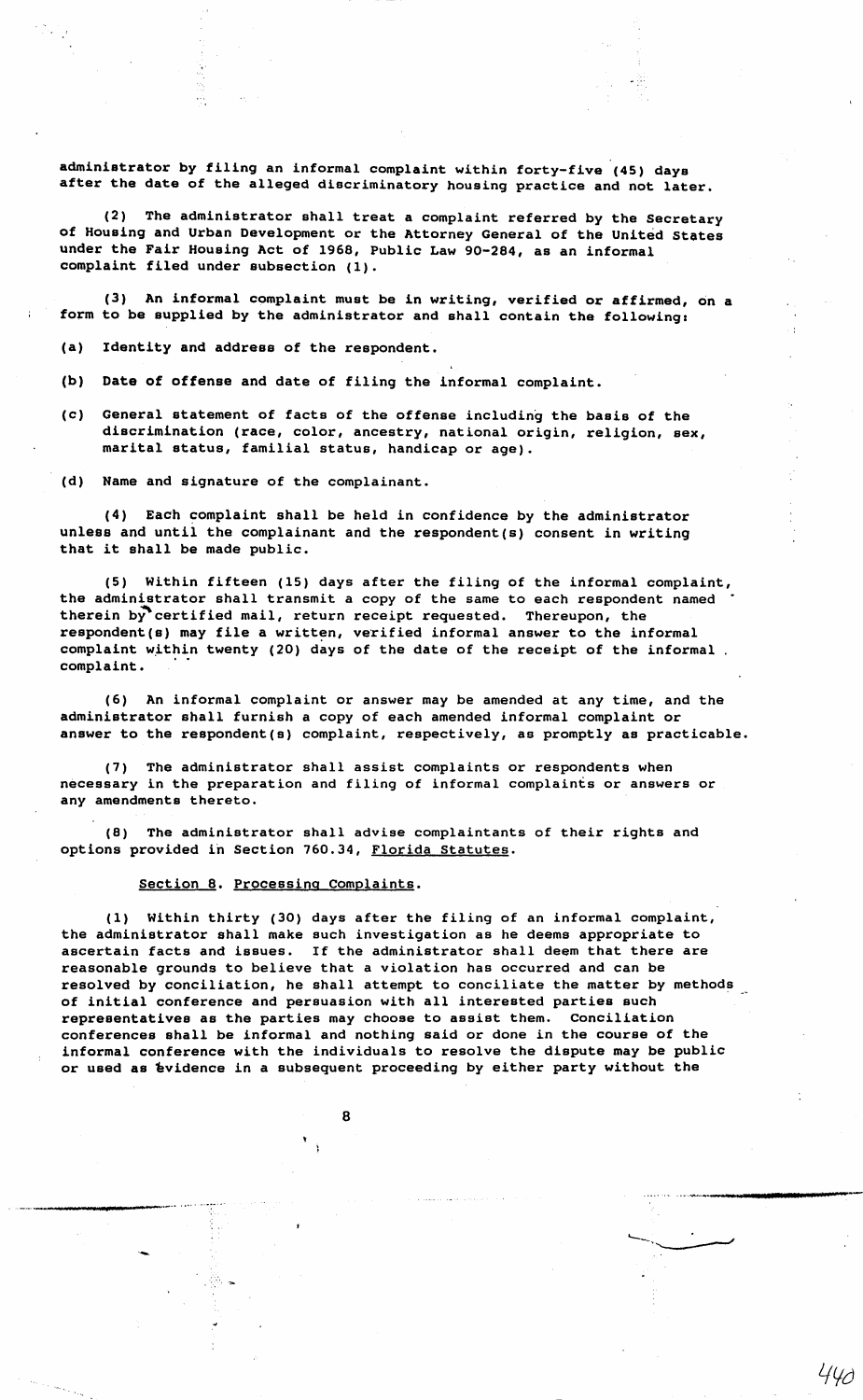written consent of both the complainant and the respondent(s). The administrator or employee of the administrator who shall make public any· information in violation of this provision shall be deemed guilty of a violation of a city ordinance and shall be subject to penalty as set forth in Section 12 of this ordinance.

(2) If the parties desire to conciliate, the terms of the conciliation shall be reduced to writing in the form approved by the administrator and must be signed and verified by the complainant and respondent(s) and approved by the administrator. The conciliation agreement shall be for conciliation purposes only and shall not constitute an admission by any party that the law has been violated.

(3) If the administrator deems that there is not probable cause to believe that the alleged discriminatory housing practice has been committed, the administrator shall take no further action with respect to the alleged offense.

**(4) If** the administrator, with respect to any matter involves a contravention of this ordinance by failure to conciliate a complaint after the **parties,** in good faith, have attempted such conciliation; or determining that the violation alleged in the complaint cannot be resolved by conciliation, he shall notify both the complainant and the respondent(s) within thirty (30) **days** of the failure or the determination, and he shall proceed as provided in **Paragraph** (3) of Section 6 hereinabove.

# section 9. Additional Remedies.

The procedure prescribed by this ordinance does not constitute an administrative prerequisite to another action or remedy available under other law. Further, nothing in this ordinance shall be deemed to modify, impair or otherwise affect any right or remedy conferred by the Constitution or laws of the United States or the State of Florida, and the provisions of this ordinance **shall** be in addition to those provided by such other laws.

### Chapter 10. Education and Public Information.

The administrator may conduct educational and public informational activities that are designed to promote the policy of this ordinance.

#### Section 11. Untruthful Complaints or Testimony.

It shall be a violation of this ordinance for any person knowingly and willfully to make false or untrue statements, accusations or allegations in a complaint filed hereunder or to give false testimony concerning violations of this ordinance.

### Section 12. Penalty.

医发酵用 精神性病毒

...

Any person who violates any provisions of this ordinance shall be subject, upon conviction, to a fine up to but not exceeding the sum of Five Hundred and no/100 (\$500.00) Dollars, or imprisonment for a term not exceeding six (6) months, or by both such fine and imprisonment.